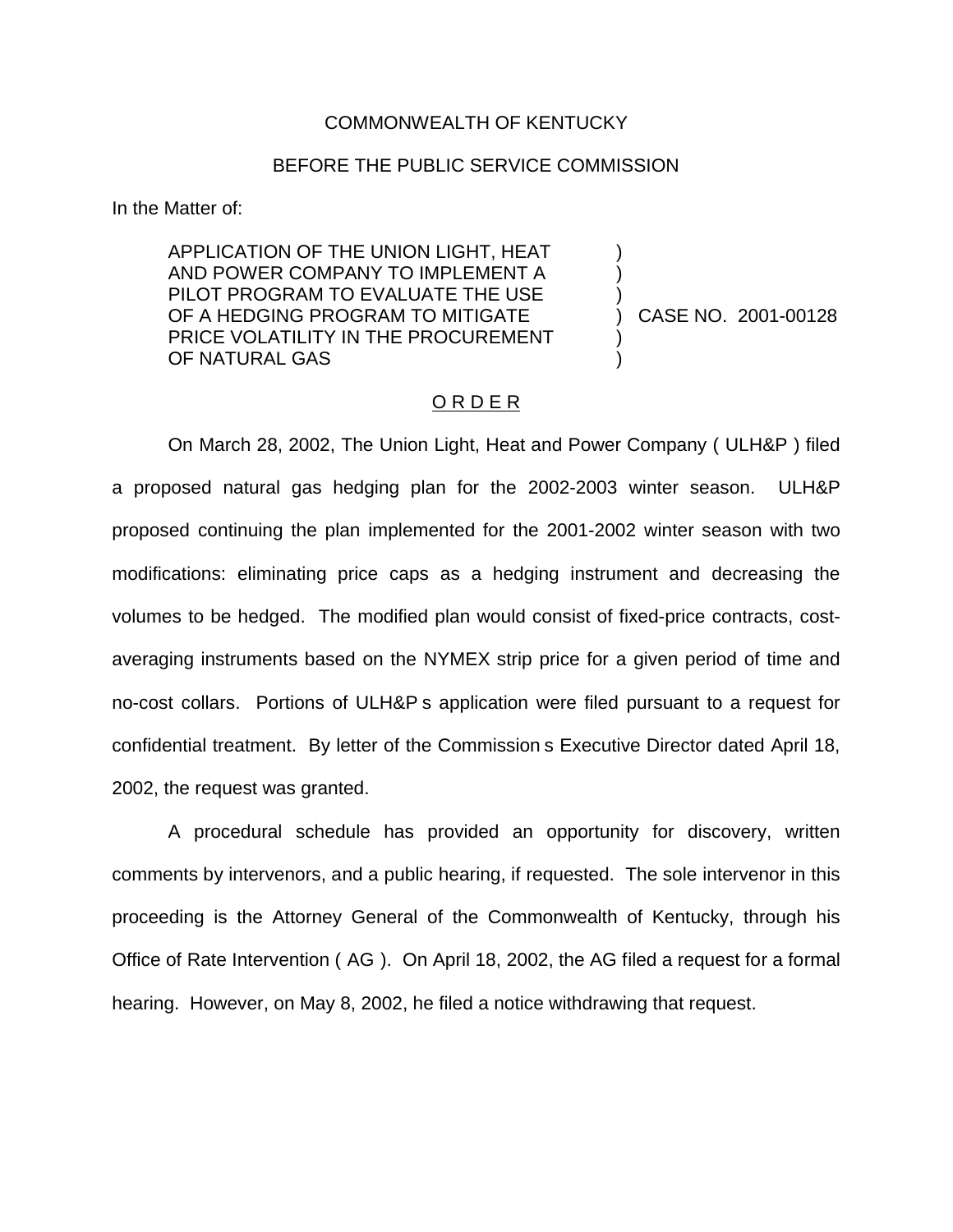### PROPOSAL

ULH&P proposes to hedge a limited portion of its base gas supply for the months of November through March.<sup>1</sup> The percentage proposed to be hedged will be within a minimum and maximum range identified in the confidential portion of the application. The plan describes the volumes of gas to be hedged, the types of hedging instruments to be acquired, the lock-in price for the gas supplies, and a price tolerance range within which the instruments will be acquired.

On May 1, 2002, ULH&P filed its annual report on its hedging activity for the period November 1, 2001 March 31, 2002. ULH&P reported that its gas costs during the 2001-2002 heating season were \$1.2 million, or \$.10 per Mcf, higher than if the hedging plan had not been implemented. It also supplied an analysis of the hypothetical effect of the same hedging activity if such a plan had been implemented for the 2000-2001 heating season, which showed savings of \$.39 per Mcf. ULH&P emphasized in its report that the stated goal of its hedging program was to reduce the volatility in gas prices and to provide some protection against the extremely high prices experienced during the 2000-2001 heating season. In the report on its hedging activities for the 2001-2002 winter season, ULH&P proposed to file the annual report on its hedging activities for the 2002-2003 winter season by May 1, 2003.

 $1$  Base gas is defined as the quantity of gas that is purchased each day of the month, regardless of weather or other factors. It is calculated by adding the historical minimum daily load to the maximum daily injections into interstate pipeline storage.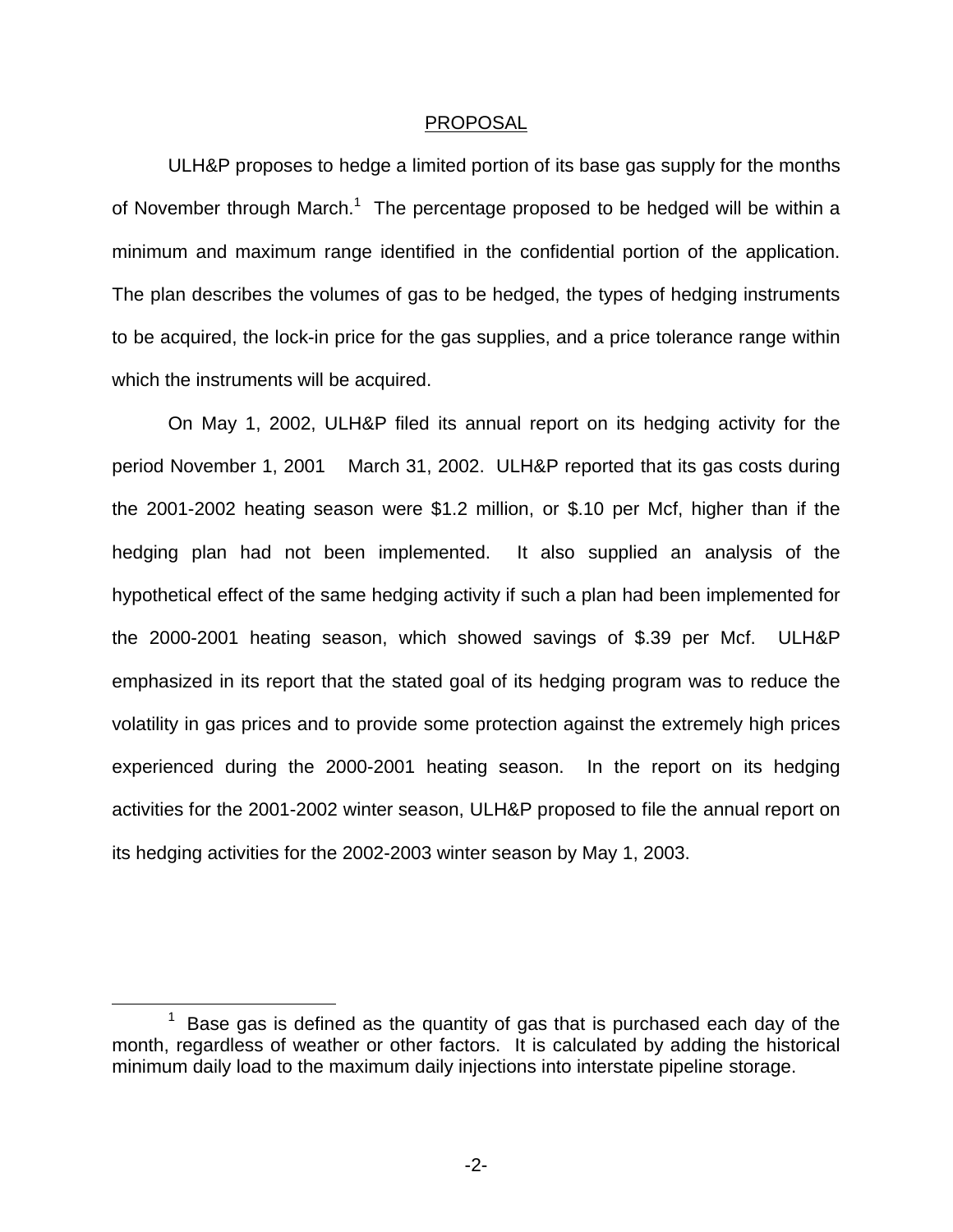### AG S COMMENTS

On May 8, 2002, the AG filed comments on ULH&P s proposed plan, stating his general objection to hedging plans as he did in the Commission s review of ULH&P s 2001-2002 hedging plan. The AG s specific arguments against ULH&P s proposed plan for the 2002-2003 winter season are: (1) All costs are assigned to ratepayers; (2) No effort has been made to ascertain whether ratepayers prefer price stability to least cost pricing; and (3) A pre-approved plan relieves ULH&P from using its own judgment in making gas purchasing decisions. The AG also expressed concern with ULH&P s reluctance to establish only a maximum limit, or cap, with no lower limit, on its hedged volumes, as opposed to establishing a range of volumes consisting of both upper and lower limits. The AG argues that ULH&P should be obligated, as well as free, to pursue the most prudent gas purchasing strategy available for a given time period. The plan should not encourage or permit ULH&P to constrain itself to implementing pre-approved purchasing practices that are unresponsive to the needs of the season the purchases will cover. The AG argues that if the Commission approves ULH&P s hedging plan, the volumes to be hedged should be reduced from what has been proposed. Furthermore, the AG contends that customers should be surveyed to determine the extent of their support for hedging activity.

#### DISCUSSION

Risk management procedures, such as hedging programs, are designed to guard against unwanted outcomes. Hedging provides a measure of protection against price volatility, both extreme volatility, such as that experienced in the winter of 2000-2001, and the less extreme volatility experienced in prior heating seasons. Wholesale natural

-3-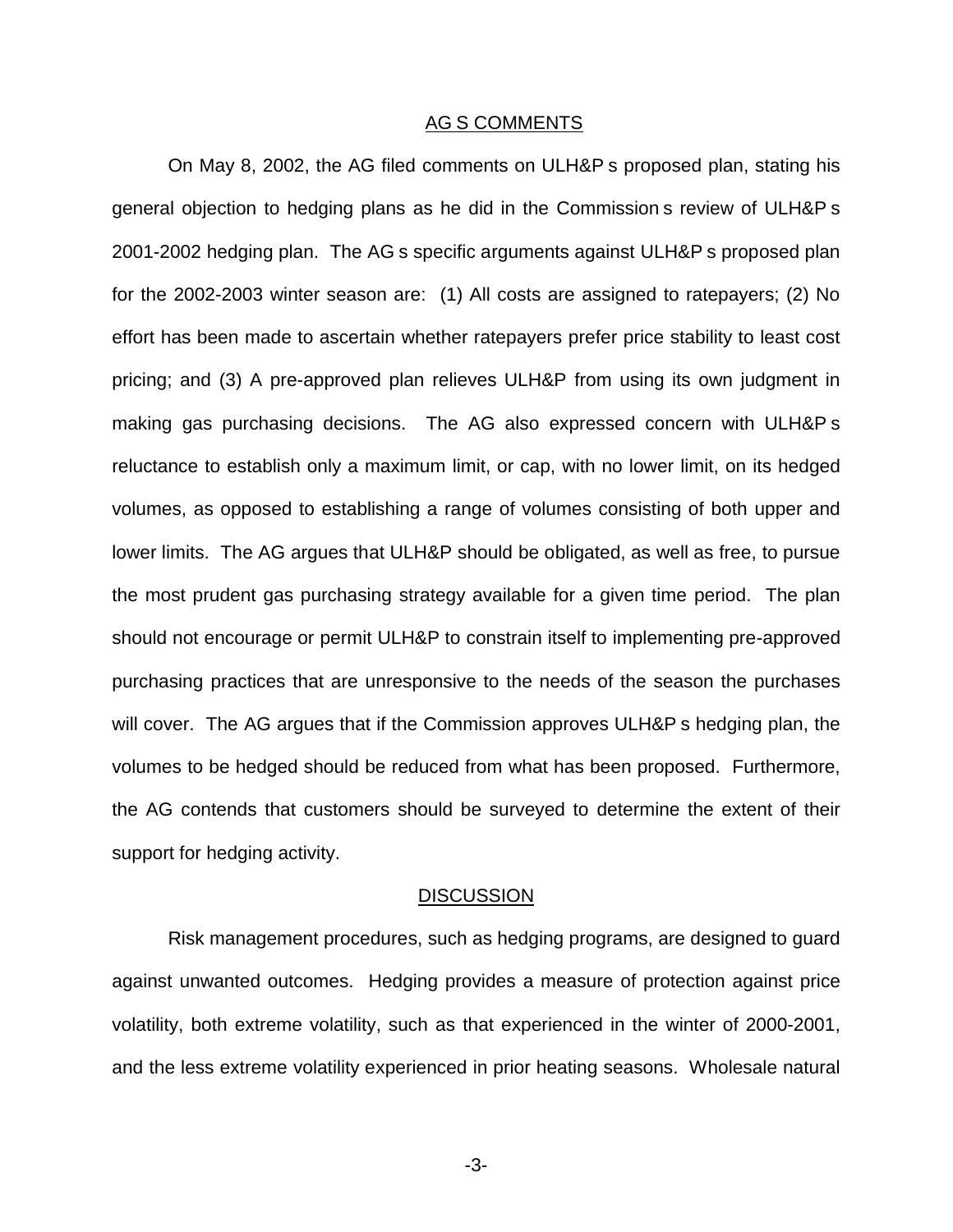gas prices are again acting in an uncharacteristic fashion. Prices have increased for the last several months despite the warmer than normal 2001-2002 winter, the higher-thannormal storage levels and the lower forecasts for summer demand. Articles in industry publications indicate analysts are struggling to explain the recent increases in natural gas prices. Adding to the difficulty of predicting future gas prices is the recent release of information concerning alleged manipulation of the California electric market. It appears that, regardless of the available information, forecasters will have limited success in predicting the level of energy prices over the next several months.

Hedging will not produce the lowest cost under all conditions, but it can limit the exposure to the financial impact of excessively high prices. Obviously, customers are financially impacted when prices increase. In addition, while utilities may pass through to customers the cost of their gas purchases, they can incur additional costs when prices increase due to related increases in uncollectible accounts. Hedging programs should attempt to strike a balance between the cost of hedging and the benefits of protecting customers against extreme price swings.

In its attempt to balance costs and benefits, the Commission considered the AG s concern regarding the level of volumes hedged. In response to Staff s information request, ULH&P replied that it believes a minimum hedged volume is necessary over the long run to ensure that a minimum level of savings will be captured when market prices turn out higher than the hedged prices. Given that this past heating season represents only one period from which to review the results of ULH&P s hedging activity, we are not persuaded by the AG s arguments to reduce the level of volumes that will be covered by ULH&P s hedging plan. Therefore, we will approve the upper

-4-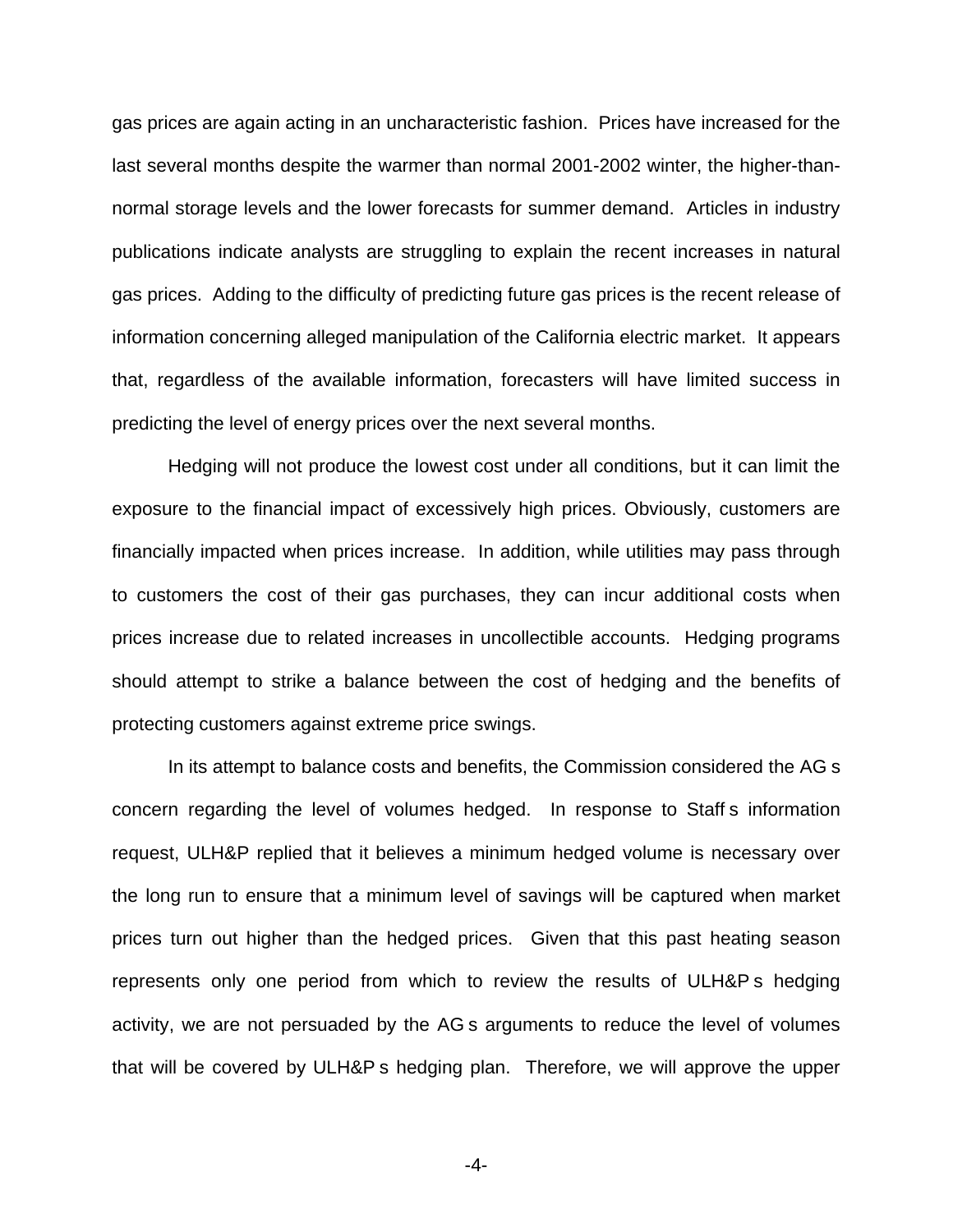limit of ULH&P s proposed winter supply requirement as the ceiling on the volumes to be included in the hedging plan. As to setting a minimum volume to hedge, we find that the range should contain no lower limit, or floor, on the volumes that may be hedged under the hedging plan. This will inject a greater degree of judgment and decisionmaking into the hedging plan than was included in the plan approved for the 2001-2002 heating season and provide greater flexibility to ULH&P in the event market prices experience a decline similar to that experienced in the summer and fall of 2001.

The Commission appreciates the AG s concern regarding public support for hedged gas prices and the potential for incurring additional costs. In response to a Staff information request, ULH&P indicated it has conducted no customer surveys to determine the level of understanding or support for its hedging activities or the additional cost passed through its Gas Cost Adjustment ( GCA ) mechanism. ULH&P further stated that conducting a scientifically valid survey of customers who had little knowledge of gas price trends, GCAs, or hedging would be difficult. The Commission understands that it will not be an easy task to draft and conduct a survey of this nature; however, it agrees with the AG that public support for hedging activity should be ascertained. The Commission believes that with input from the AG and Commission Staff, ULH&P can construct a survey that will satisfy all parties and derive the necessary information.

The Commission also has concerns about the lack of written policies and procedures for ULH&P s hedging program. In response to a Staff information request, ULH&P stated that since its hedging activity did not originate any risk, did not create tax, cash flow, accounting, value at risk, or market to market implications (sic), it does

-5-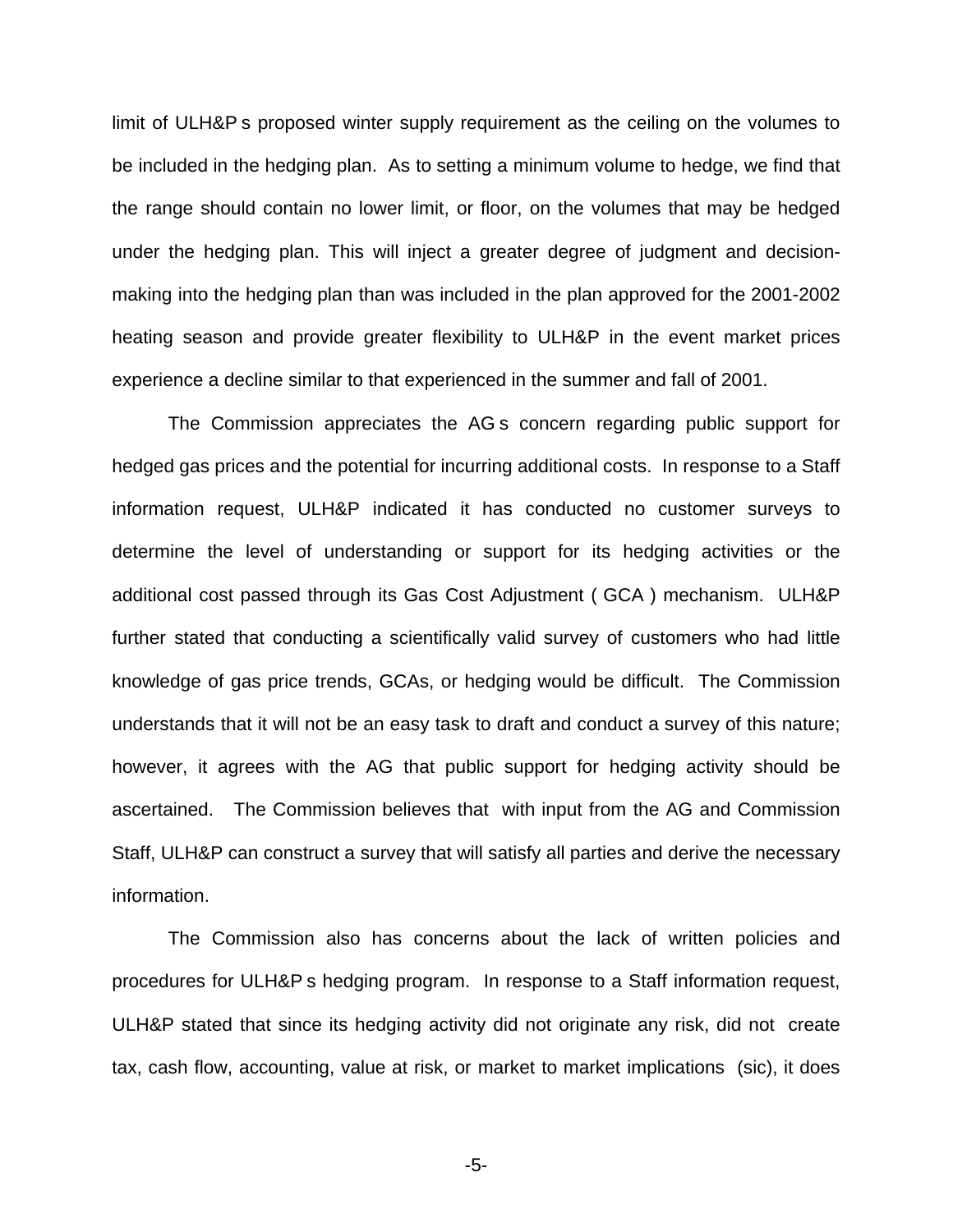not follow its corporate Integrated Risk Management Policies for its hedging activity.<sup>2</sup> Instead, ULH&P holds regular meetings involving four employees, its Vice President of Gas Operations, its Manager of Gas Resources, a gas supply analyst and a gas buyer. These individuals review market conditions and determine whether or not to lock in either a fixed price or no-cost collar.

While its hedging activity may not create risk for ULH&P, the program is a form of risk management designed to mitigate the risk of volatility in gas prices. As such, the Commission concludes that it is appropriate to require ULH&P to develop specific guidelines for its hedging activity that, at a minimum, will provide continuity in the event of personnel changes.

The Commission believes that valuable experience was gained from the hedging activities that were approved for the 2001-2002 winter season. We continue to believe that no one method can be applied to all utilities that opt to pursue hedging as part of their gas procurement processes. The Commission wishes to emphasize that while it encourages utilities to explore different purchasing practices, it still expects them to be responsible for making prudent gas procurement decisions. ULH&P should seek to obtain its natural gas supplies at the lowest reasonable cost, within a gas supply portfolio that balances the objectives of obtaining low cost supplies, minimizing price volatility and maintaining reliability of supply.

-6-

<sup>&</sup>lt;sup>2</sup> Response to Commission Staff s First Set of Data Requests filed April 22, 2002.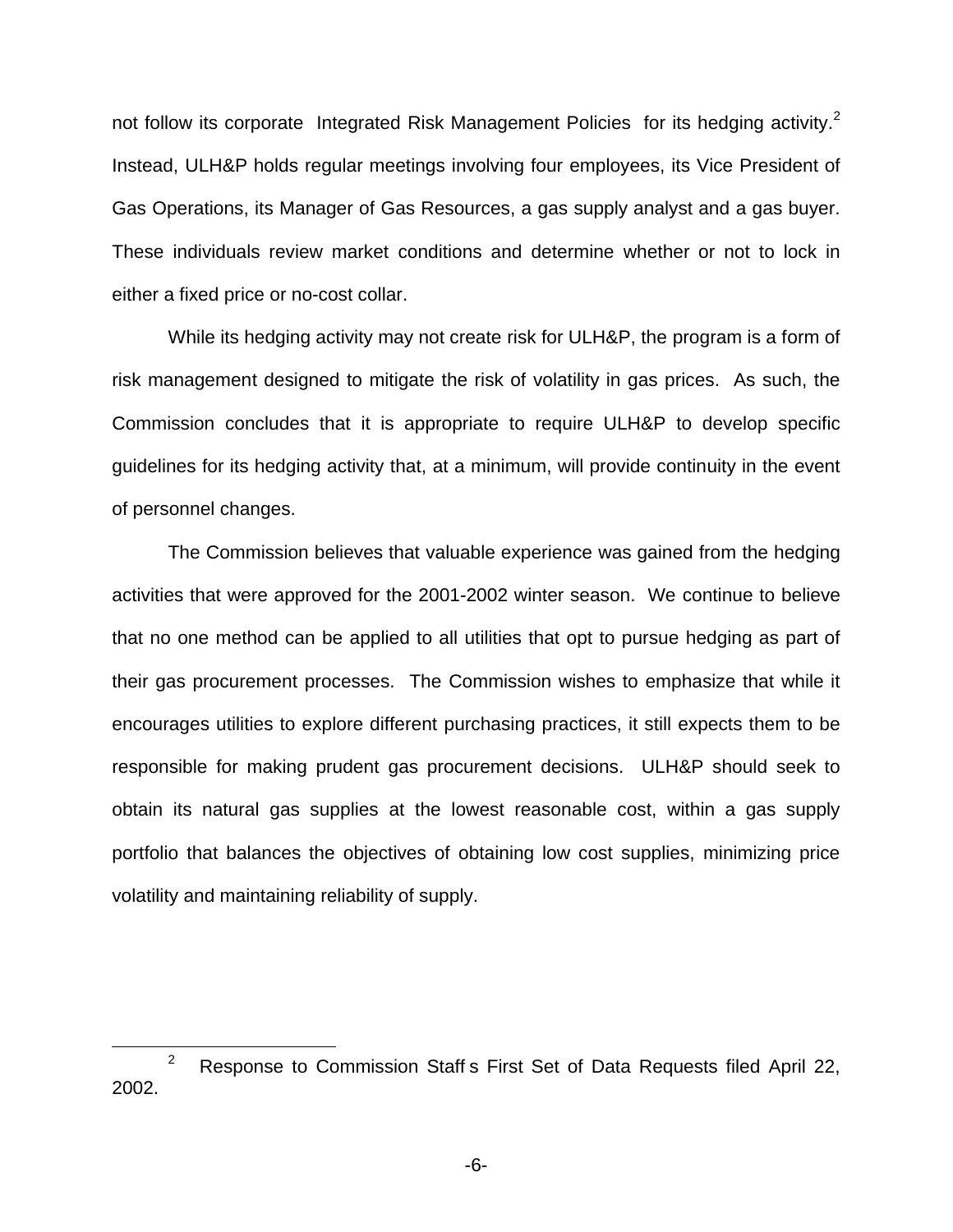## OTHER ISSUES

## Accounting and Reporting Requirements

ULH&P did not propose to change any of the accounting and reporting requirements imposed upon it by our Order approving its 2001-2002 hedging plan.<sup>3</sup> The Commission believes the information provided by ULH&P in both its interim and final hedging reports was beneficial in our monitoring the activities of that plan. In order to retain those benefits, we will require that ULH&P comply with the same accounting requirements and reporting requirements for this hedging plan. The Commission will, however, require a change in the time when a final report on ULH&P s 2002-2003 hedging plan is to be filed relative to a filing for approval of any future hedging plan. ULH&P will continue to be required to file its final report no later than May 1, 2003. It will also be required to make such filing concurrent with or prior to filing an application for approval of a hedging plan for a subsequent heating season.

### Administrative Case 384 Focused Management Audit

A focused management audit of the gas procurement practices of the Commonwealth s major jurisdictional gas distribution utilities, including ULH&P, is currently being conducted for the Commission by The Liberty Consulting Group ( Liberty ). The fairly broad scope of the audit covers many issues, including hedging programs. The Commission expects to gain a great deal of beneficial information from the audit. However, given that Liberty s final report is not due until several weeks after the date of this Order, that information will not be available when a decision is required

<sup>3</sup> Case No. 2001-00128, Order of July 16, 2001.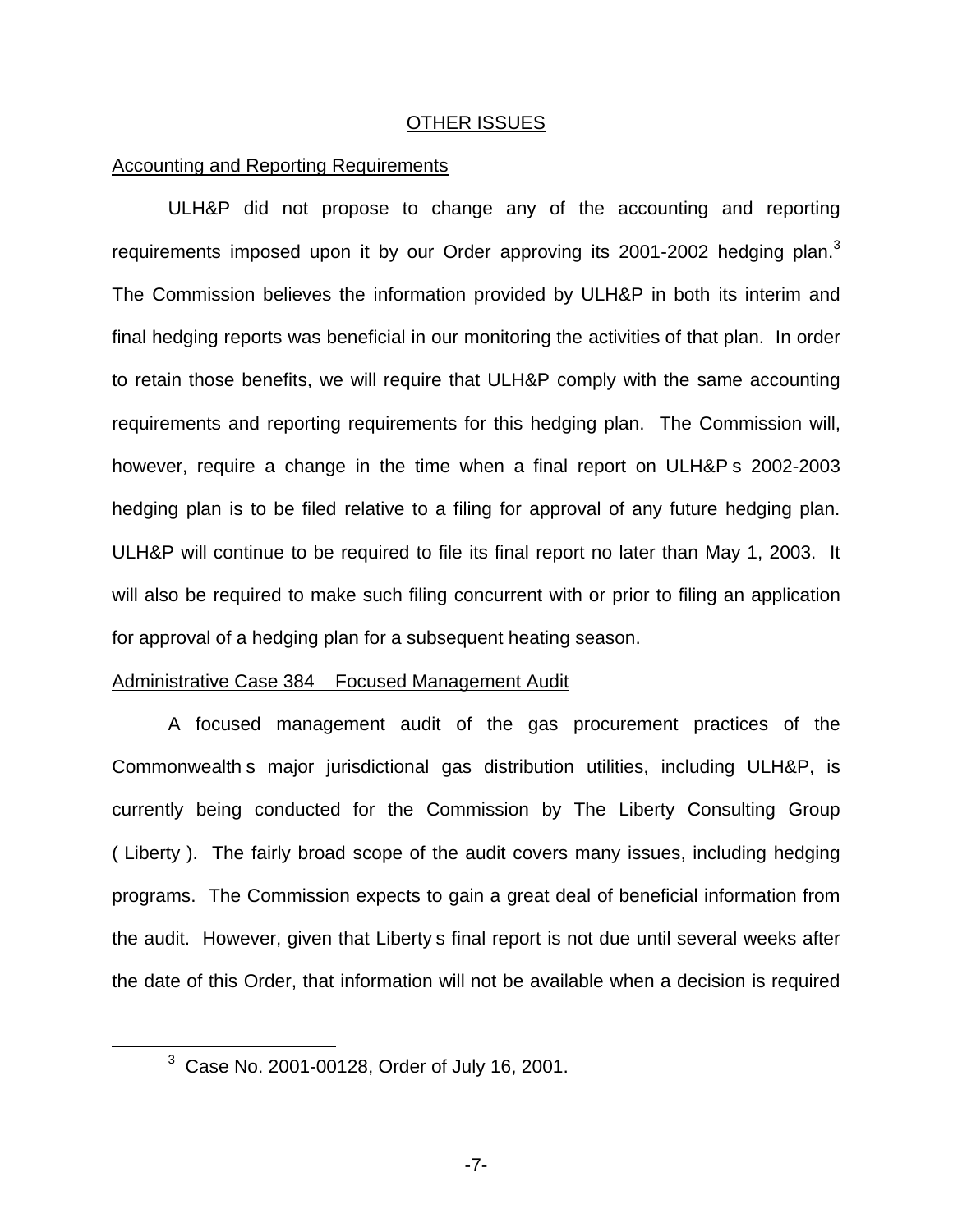in this proceeding. Therefore, while the decision rendered herein does not have the benefit of Liberty s findings and recommendations on hedging, the Commission intends to take full consideration of those findings and recommendations in any future review of ULH&P s hedging program.

## FINDINGS AND ORDERS

Based on the evidence of record and being otherwise sufficiently advised, the Commission finds that:

1. ULH&P s interim and final reports on its 2001-2002 hedging plan should be accepted.

2. ULH&P s request to implement a hedging plan for 2002-2003 should be approved, subject to the modification that there be no lower limit on the volumes that may be hedged.

3. ULH&P should file its interim report on its 2002-2003 hedging plan under the same requirements as it filed its interim report on its 2001-2002 hedging plan.

4. ULH&P should file its final hedging report on its 2002-2003 hedging plan concurrent with or prior to filing its next hedging plan. If it does not file a hedging plan for the following winter season, ULH&P should file its final report in the same manner as it filed its report on its 2001-2002 hedging plan.

5. ULH&P should prepare and file risk management policies and procedures governing its hedging activities within 60 days of the date of this Order.

-8-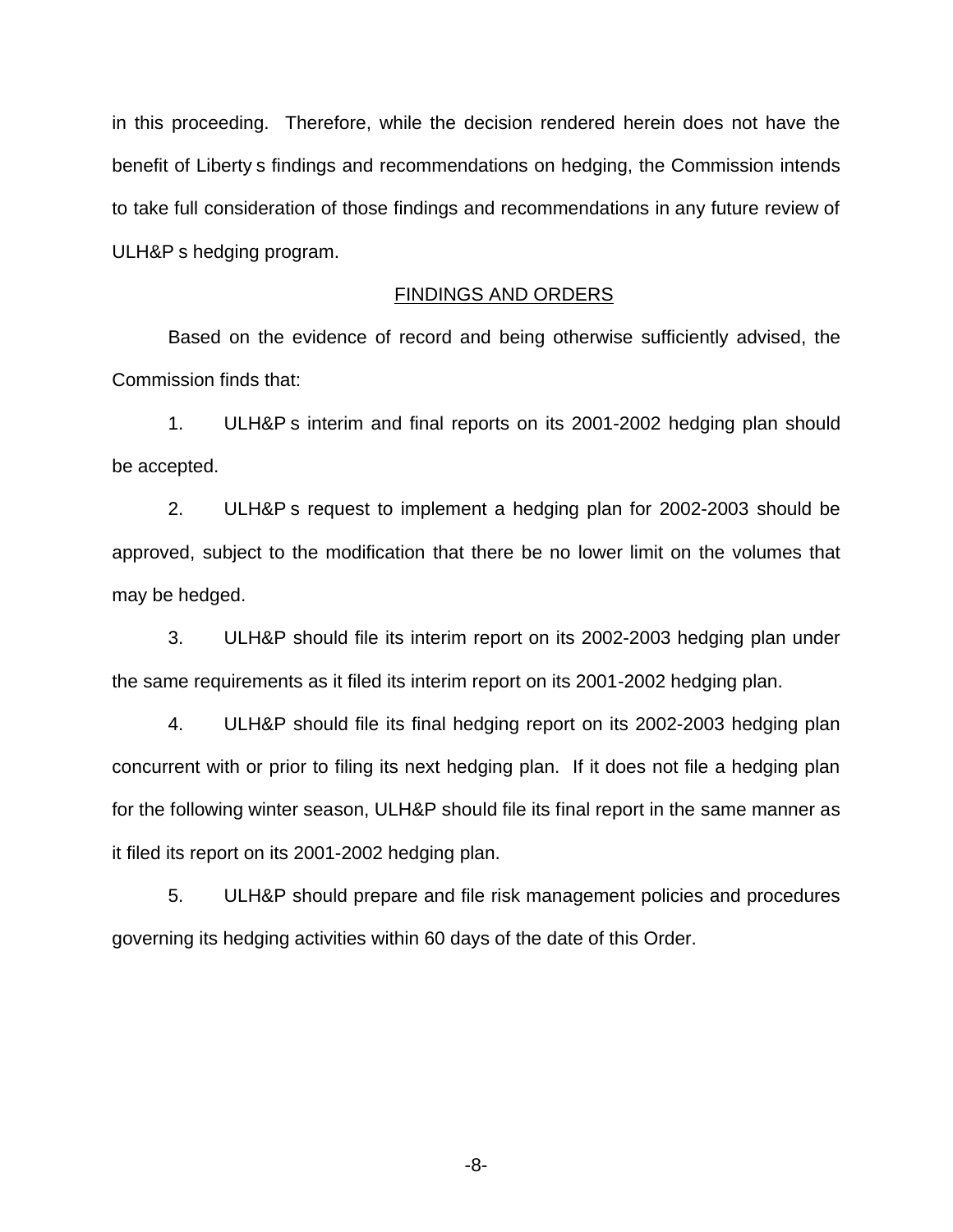6. ULH&P should contact the Commission within 60 days to schedule an informal conference with Commission Staff and the AG to discuss designing a customer survey as described herein.

IT IS THEREFORE ORDERED that:

1. ULH&P s proposed hedging plan for the 2002-2003 heating season is approved as modified herein.

2. ULH&P shall file with the Commission an interim hedging report on its 2002-2003 hedging plan, containing the same type of information as its interim report on its 2001-2002 hedging plan, no later than November 30, 2002.

3. ULH&P shall file with the Commission a final hedging report on its 2002- 2003 hedging plan, containing the same type of information as its final report on its 2001-2002 hedging plan, no later than May 1, 2003.

4. Should it seek approval of a hedging plan for the 2003-2004 heating season, ULH&P shall file an application for such approval concurrent with or prior to filing its final report on its 2002-2003 hedging plan.

5. ULH&P shall file with the Commission written policies and procedures for its hedging activity within 60 days of the date of this Order.

6. ULH&P shall contact the Commission for the purpose of scheduling an informal conference with Commission Staff and the AG to discuss conducting a customer survey regarding its hedging activities.

-9-